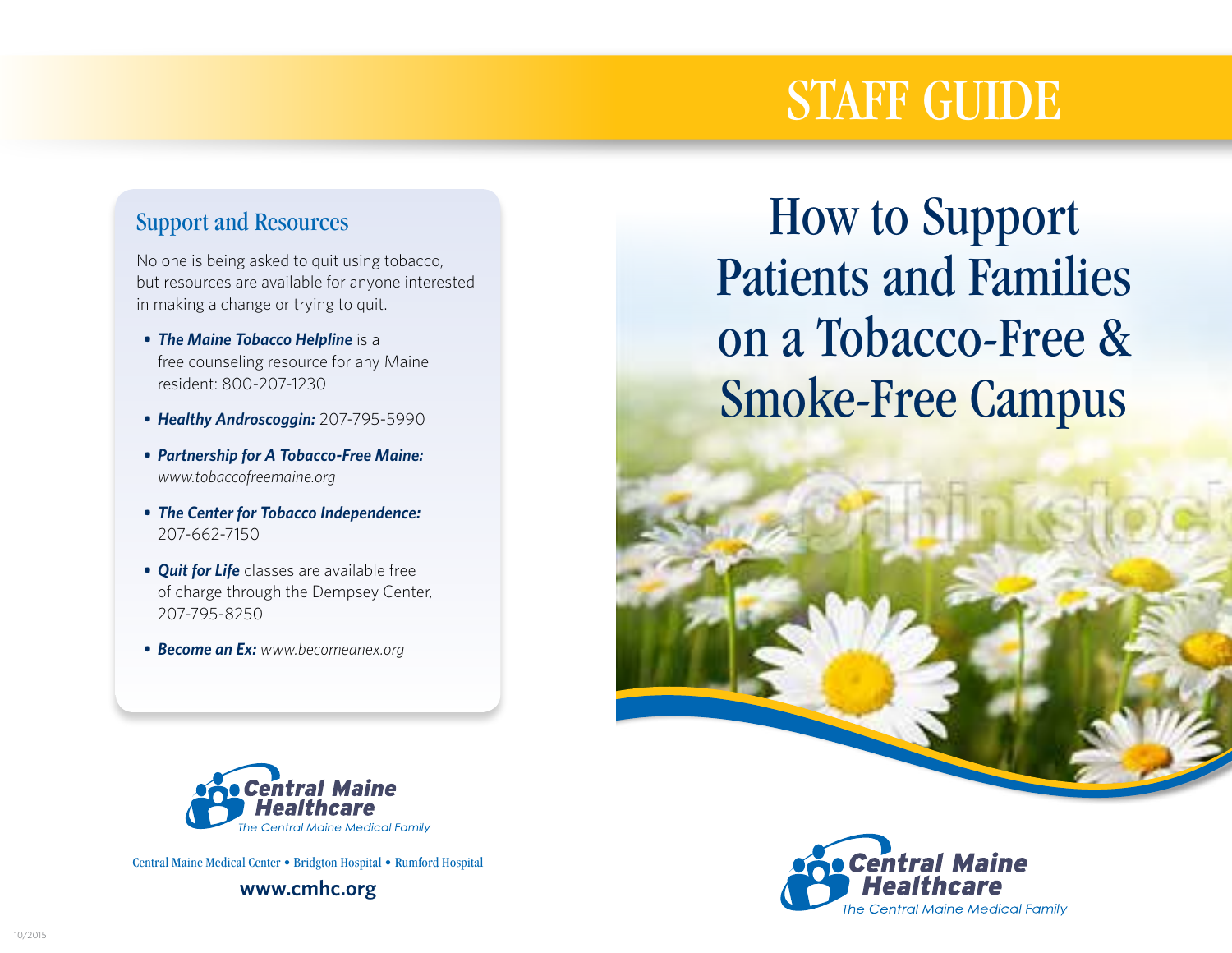# Rationale for a Tobacco-Free & Smoke-Free Campus

- *•* There is no safe level of exposure to tobacco smoke, even when outdoors.
- *•* Prohibiting smoking supports those who want to make healthy choices and eliminates "triggers" that make smoking cessation difficult for those who are trying to quit.
- *•* The policy is consistent with changes that healthcare organizations across Maine and the country are making to improve the overall health of their communities.

## Our Commitment to Patients and Families

Promoting health and healing is a primary goal of healthcare organizations, and a tobacco-free & smoke-free campus helps achieve this goal. Experience from other healthcare organizations shows that patients and families adjust well to tobacco-free policies, and many support these kinds of changes.

All staff are expected to educate patients and families about the policy as part of their role as an employee. Remain pleasant and empathetic; express your concern for their comfort and wellbeing. Use a positive approach when explaining the rationale for the policy; help patients and families understand that this is for the health and safety of everyone. Offering resources and use of nicotine replacement therapies (NRT) when appropriate helps tobacco users comply with the policy.

*Thirdhand smoke* is tobacco smoke contamination, or smoke residue, which remains on clothing, hair and other surfaces after a cigarette, cigar or other tobacco product has been extinguished. Thirdhand smoke contains harmful chemicals that can later be reintroduced into the air.

- *•* All staff are expected to be fragrance-free while at work, which includes the odor of thirdhand smoke.
- *•* This policy does not extend to patients and visitors. However, when a patient or family member arrives at an appointment with thirdhand smoke on their clothing, it presents an excellent educational opportunity.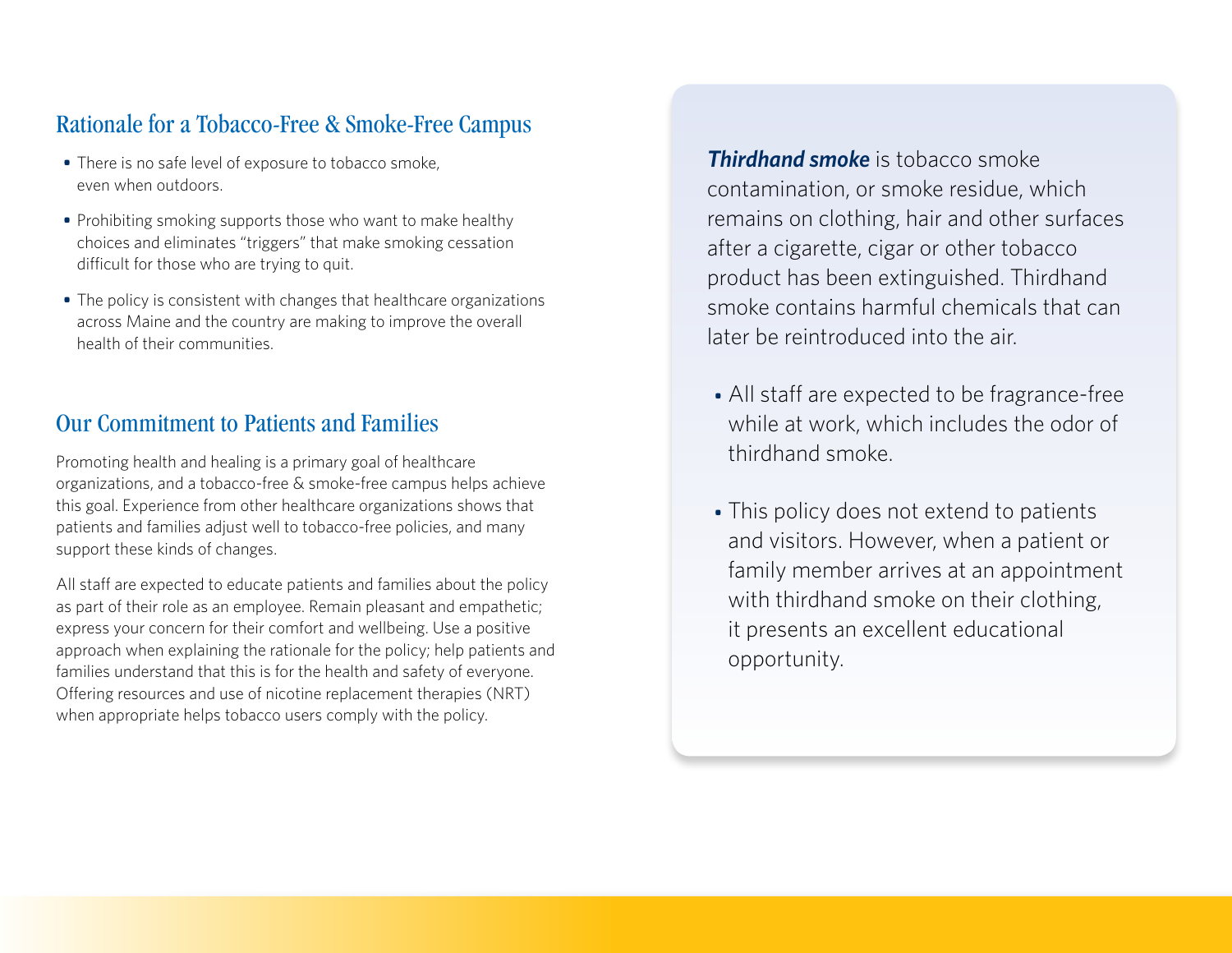

## Script for Talking with Patients & Visitors

#### *1. On the grounds*

Excuse me Sir/Ma'am; you may not be aware that we have a new tobacco-free & smoke-free policy. For the health and safety of our patients, visitors, and employees, all of our grounds and parking areas are tobacco-free & smoke-free. If you wish to continue your tobacco use, we ask that you please leave the grounds. Thank you.

### *2. Visitor questions the policy*

We are not telling anyone to quit tobacco. We are asking everyone to respect our policy and not smoke or use tobacco while here on the property. This is about protecting people from second- and thirdhand smoke. We also need to support our patients and employees who are trying to quit. As a healthcare organization, we cannot allow any smoking or tobacco use on the grounds.

### *3. Using an E-cigarette*

I am sorry Mr. /Mrs. \_\_\_\_\_\_, electronic cigarettes are not allowed inside the building or outside on the grounds. They are considered a tobacco product and are prohibited under our Tobacco-Free & Smoke-Free Policy. If you would like to use some nicotine replacement, you can ask a member of your care team for more information about a product that may be right for you.

### *4. Offering nicotine replacement therapy*

Using nicotine replacement therapy is helpful to curb cravings when you can't smoke or use tobacco. Nicotine gum, lozenges and inhalers act fairly quickly and may be an option for you. It is meant to make you more comfortable.

#### *5. Visitor expresses concern over the policy*

I understand this is a stressful time for you, and I am sorry. If you feel that you need to smoke or use tobacco, we ask that you follow our policy and leave the property. We can't make any exceptions. We do appreciate your respect for our policies. Thank you.

#### *6. Thirdhand smoke odor*

We wanted to alert patients and visitors to concerns about thirdhand smoke. It is what is left over on your clothing, hair, and skin after smoking and can be reemitted into the air. Thirdhand smoke contains chemicals that are dangerous for others to breathe, especially children and patients with lung disease. It can be helpful if people leave clothing that has thirdhand smoke on it at home and avoid smoking just before visiting.